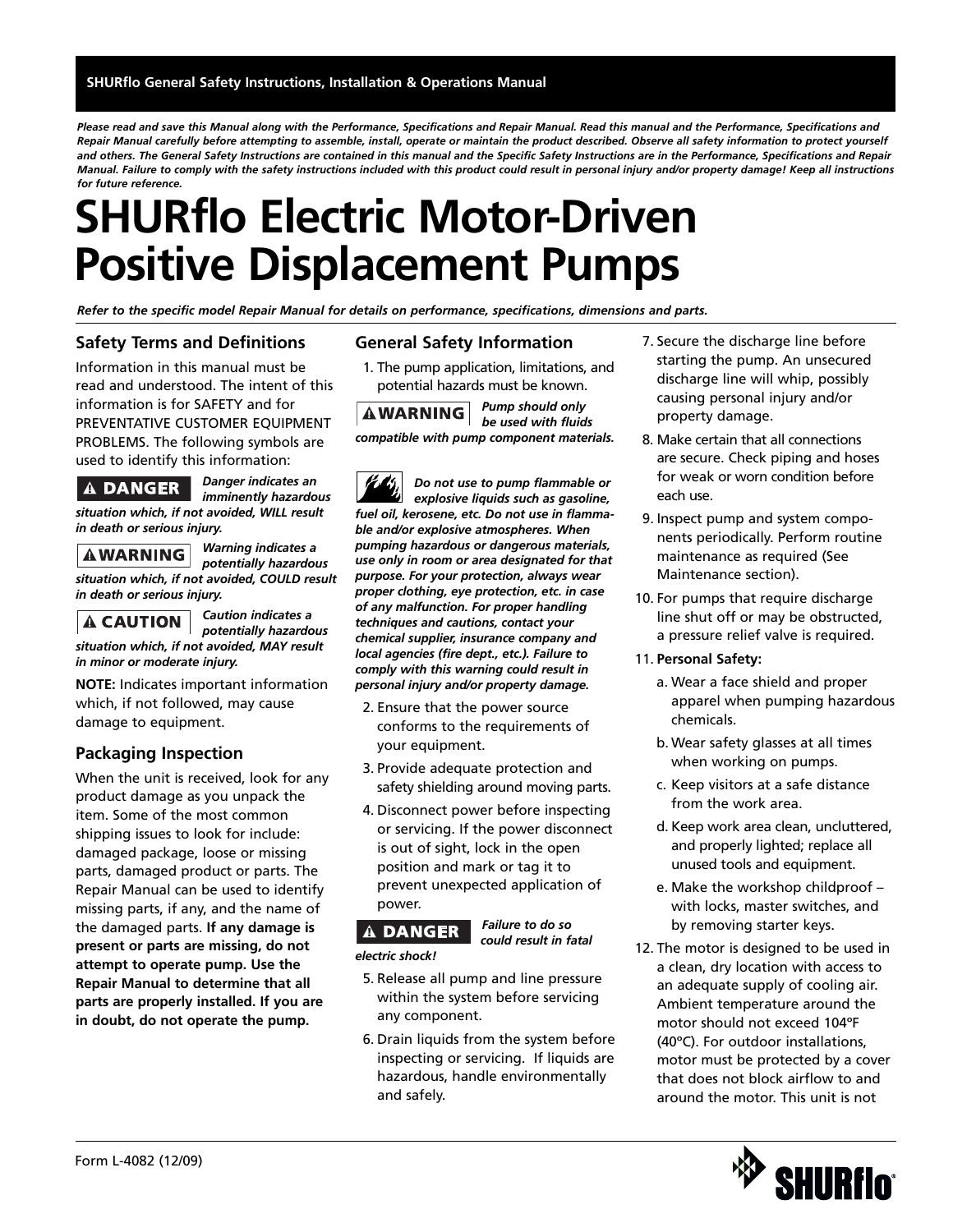### **General Safety Information (Continued)**

waterproof and is not intended to be used in showers, saunas, or other potentially wet locations. This unit is not weatherproof nor is it able to be submersed in water.

13. Follow all electrical and safety codes when wiring an electrically-driven pump, as well as the most recent United States National Electrical Code (NEC) and the Occupational Safety and Health Act (OSHA).

#### *Risk of electric shock!* **AWARNING**

14. **SINGLE-PHASE MOTORS:** ALL WIRING SHOULD BE DONE BY A QUALIFIED ELECTRICIAN and installed in accordance with the National Electric Code, local codes and ordinances. These units can be wired for either portability, with flexible 3-wire cord, or permanent installation using a supply with a ground. To reduce the risk of electric shock, the motor must be securely and adequately grounded! This can be accomplished by either (A) Inserting plug (portable) directly into a properly installed and grounded 3-prong grounding-type receptacle (as shown in Figure A for 115 volt, or Figure B for 230 volt); or



(B) Other suitable means. The green (or green and yellow) conductor in the cord is the grounding wire.

To ensure a proper ground, the grounding means must be tested by a qualified electrician.

- 15. All wiring should be performed by a qualified electrician.
- 16. Use only 3-wire extension cords that have 3-prong grounding-type plugs and 3-pole receptacles that accept the equipment plug.
- 17. Use wire of adequate size to minimize voltage drop at the motor.
- 18. Protect electrical cord from sharp objects, hot surfaces, oil, and chemicals. Avoid kinking the cord. Replace or repair damaged or worn cords immediately.
- 19. Keep fingers and foreign objects away from ventilation and other openings. Do not insert any objects into the motor.
- 20. Do not touch an operating motor. Modern motors are designed to operate at high temperatures.
- 21. Disconnect power before servicing a motor or its load. If the power disconnect is out of sight, lock it in the open position and tag it to prevent unexpected application of power.

*All single-phase pump*  **AWARNING** *motors are equipped with a thermal protector that when reset will restart the motor which can be unexpected (resets can be automatic or manual). Protector tripping is an indication of motor overloading as a result of operating the pump at too high a pressure, too high of viscosity, too high of specific gravity, excessively high or low voltage, inadequate wiring, incorrect motor connections, too small a motor (sized incorrectly, not enough HP), or a defective motor or pump.*

22. **THREE-PHASE MOTORS:** ALL WIRING SHOULD BE DONE BY A QUALIFIED ELECTRICIAN. These units are for permanent installation using a power supply with a ground. To reduce the risk of electric shock, electric motor must be adequately grounded to a metal raceway system, or by using a separate grounding wire connected to bare

metal on the motor frame, or to the grounding screw located inside motor terminal box, or by other suitable means. Refer to the most recent National Electrical Code (NEC) Article 250 (Grounding) for additional information.

On three-phase power, voltages on all three lines should be balanced within 1%. Unbalanced voltages cause motor overheating and poor performance. Only use three-phase frequency control drives with the drive manufacturer's recommendations for speed and horsepower.

### **AWARNING**

*Risk of electric shock! Never connect the*

*green (or green and yellow) wire to a live terminal! Incorrect wiring is not covered under the Limited Warranty.*

#### *Do not*  **AWARNING** *handle a pump or pump motor with wet hands, when standing on a wet or damp surface, or in water.*

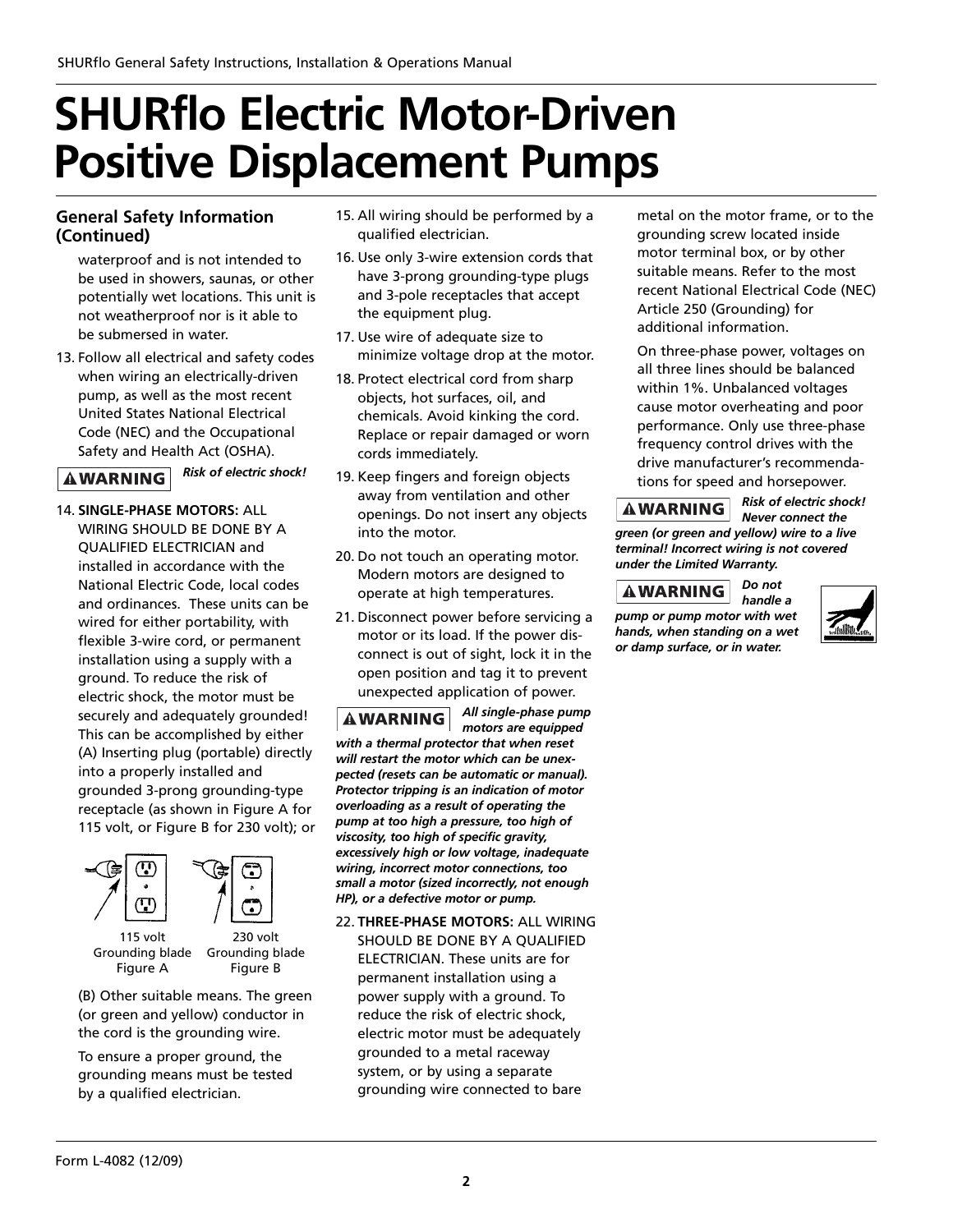### **Installation**

*Failure to follow any*  **AWARNING** *warning can result in personal injury and/or property damage. The pumps should not be used in flammable or explosive atmospheres. In order to safely use this product, familiarize yourself with this pump and also with the liquid (chemical, etc.) that is going to be pumped through the unit. This pump is not suitable for many liquids. For installations where property damage might result from an inoperative or leaking pump due to power outages, discharge line blockage, or any other reason, a backup system(s) should be used.*

### **LOCATION**

- **Totally-Enclosed Motor**
- **A.** Harsher environments where damp and dirty conditions may exist.
- **B.** Totally-enclosed motors are not waterproof.
- **C.** Totally-enclosed motors must be located where there is adequate ventilation and the air temperature does not exceed the recommendations of the motor manufacturer.
- **Open Drip-Proof Motor**
- **A.** Clean dry locations with access to an adequate supply of cooling air.
- **Totally-Enclosed and Open Drip-Proof Motors**
- **A.** Temperature around the motor should not exceed 104ºF (40ºC). Minimum temperature is -20ºF (-29ºC).
- **B.** If the motor nameplate indicates "Air-Over, Cont. A.O.," etc., the motor must be mounted in the air stream of an air-moving device.

- Use only UL-listed Hazardous Location motors for service in Hazardous Locations as defined in Article 500 of the NEC.

- Single and three-phase motors may be reversible and may be wired with a three-way switch for those cases that the pump may need to be run in either direction for pumps that are reversible. If

the pump is equipped with a pressure relief valve, it will not function in reverse.

1. The pump should be located as close to the fluid source as possible, thus making the inlet line direct and short.

*Place the unit where*   $\mathbf A$  CAUTION *the motor and electrical components are protected from weather and extremes of heat, cold and humidity.*

2. Connect piping inlet line to inlet and piping discharge line to discharge outlet. Inlet piping layout should avoid looped sections that create air entrapment. All fittings must be airtight.

**IMPORTANT:** Reinforced fabric or plastic-type hose should be of a reinforced type so as not to collapse when used for inlet piping. For higher viscosity fluids, the inlet piping should be one size larger than the discharge piping except in situations where the pump is reversible.

- 3. Mount the piping independently of the pump to avoid universal or excessive stresses on the pump casing, which would cause impeller misalignment and possible pump failure.
- 4. Union and a gate valve (not furnished) should be installed on the discharge side of the pump for service convenience.

*Do not use a restrict-* $\mathbf{\mathbf{\Delta}}$  CAUTION *ing or globe type of valve at the discharge. Globe valves can seriously restrict the discharge of a pump which can result in excessive discharge pressure and motor overload.*

5a. Gear pumps are inherently selfpriming. To ensure that the pump primes quickly and performs without cavitation, the pump should be located as close to the source of fluid as possible using the same size pipe as the inlet port or, for viscous fluids, one pipe size larger. Pipe elbows, bends and long runs should be avoided. It is recommended that

a foot valve be used on the inlet line and that a suitable inlet strainer be attached to the inlet line so that large pieces of foreign material are not drawn into the pump.

The maximum permissible speed for gear pumps is 1725 RPM. Higher speeds can result in cavitation, noisy operation and premature failure of the pump. A typical gear pump installation is shown in Figure 1. Drive options and accessories are shown in Figure 2 and 3. A foot valve is used to maintain fluid in the suction pipe thus providing quick delivery of fluid (reduces or eliminates priming time). A line strainer is added in the suction line to prevent foreign objects from entering and damaging the internals of the gear pump. A vacuum switch can also be added to shut the unit down when prime is lost. The pump is driven by a direct (long-coupled) drive electric motor using a coupling. A pressure gauge is on the discharge side of the pump. An external pressure relief valve is used to protect the pump against overpressure when the discharge line becomes blocked or restricted. In this case, the relief valve is ported back to the tank which allows extended use of the relief. Most gear pumps come with a built-in pressure relief valve on the cover plate. Standard from the factory, they are ported for internal relief. This can provide for short intervals of relief (30 seconds or less) to allow for such pressure overloads as may occur during the sequencing of valves, minor water hammer, etc. Internal relief is not intended for extended relief operation. Some series of gear pumps are capable of being ported either internally (standard) or externally. Check instructions. Note that although gear pumps are reversible,

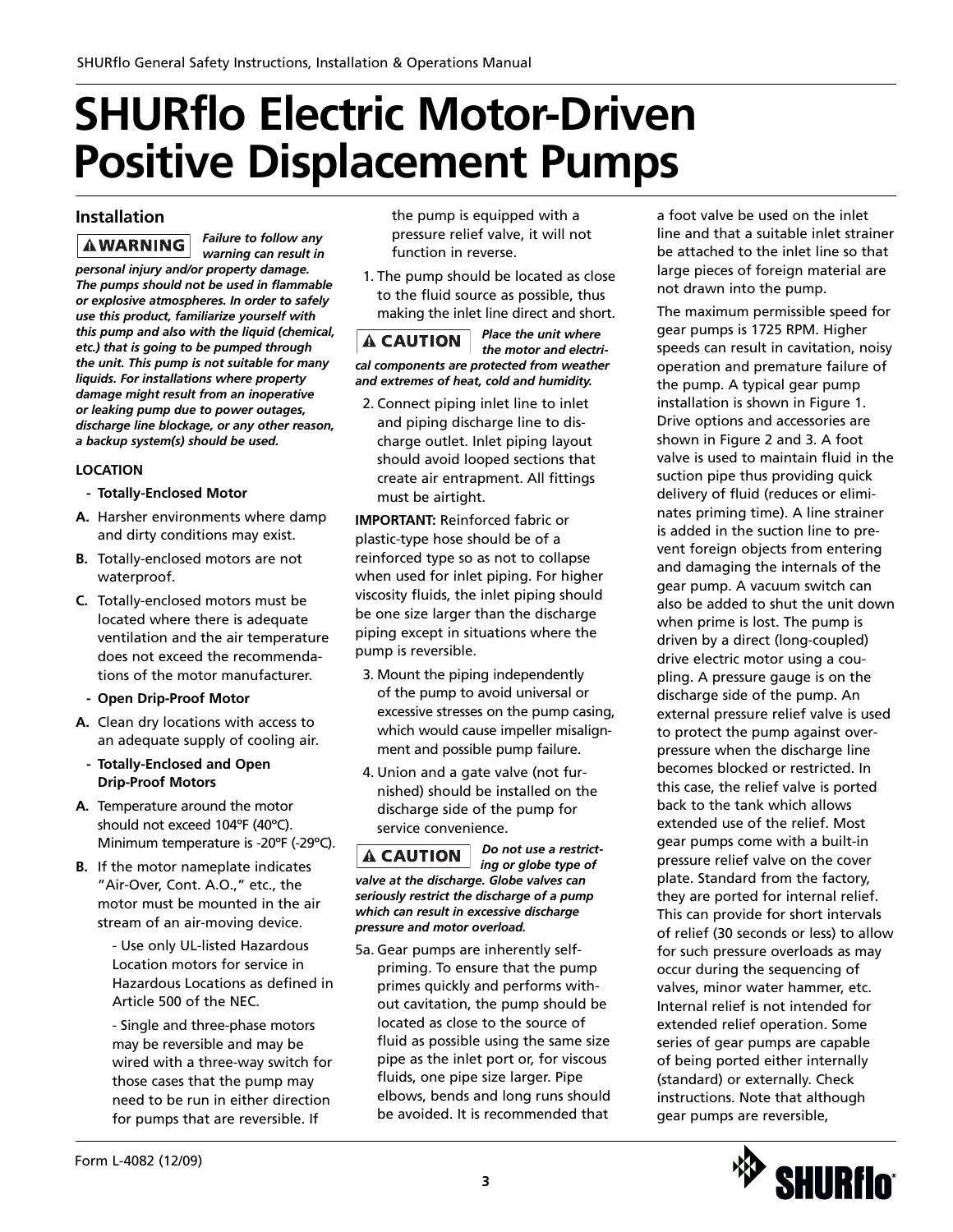### **Installation (Continued)**

the pressure relief valve operates in one direction only. The pressure relief valve on the cover of the pump should be located on the discharge side of the pump in most cases (check the specific operating instructions for the model selected).

### $\blacktriangle$  CAUTION  $\mid$

*Caution: When running a gear pump with a built-in pressure relief valve in reverse, the*

*relief valve remains closed and does not provide protection. Also note that some gear pumps have limited pressure ratings when run in reverse.*

b. Flexible impeller pumps may be run at speeds up to 3600 RPM. Many of the install guidelines for gear pumps also apply to flexible impeller pumps. Refer to Installation 5A. For flexible impeller pumps, a vacuum switch is recommended to prevent failure of the unit when loss of prime occurs. This will turn the pump off preventing dry run of the pump.

**NOTE:** The dry run of flexible impellers for more than fifteen seconds can result in the degradation of the impeller and premature failure. A pressure relief valve is recommended for a flexible impeller pump when the discharge is blocked for more than thirty seconds.

- c. Roller pumps should have a pressure relief valve installed if overpressure conditions are expected. Do not dry run a roller pump. Many of the install guidelines for gear pumps, apply to roller pumps. Refer to 5A.
- 6. **WIRING:** Make sure the connections are correct for the voltage being supplied to the motor. For proper electrical connections, refer to the diagram located on the nameplate or inside the terminal of the motor. Connections should be made with flexible conduit to minimize vibration transmission. Whenever possible, the pump should be powered from a separate branch

circuit of adequate capacity to keep voltage drop to a minimum during starting and running. For longer runs, increase wire size in accordance with standard electrical practice. Check motor wiring to verify which voltage the motor is currently wired for.

Select the voltage and hertz to be used, either:

- a. Single phase 115V or 230V
- b. Three phase 230V or 460V
- c. Some motors can run at both 50 or 60Hz, others are 60Hz only (check motor nameplate).

When selecting a pump motor combination for 50 Hz application, the flow is proportional to speed and the 50 Hz flow is reduced by about 17%.

If the wiring must be changed to conform to a specific voltage requirement, then the motor should be wired according to recommendations of wiring diagrams located on motor nameplate or wiring compartment cover. Make sure unit is properly grounded. A motor to be used with single-phase power cannot be used with three-phase power and vice versa. If unsure about the above information or the wiring diagrams, consult an electrician familiar with motor wiring.

The following types of motors are used to drive standard positive displacement pumps:

- Carbonator motors—These are small (1/3 and 1/2 HP) motors with a slotted shaft and small pilot for attaching a "carbonator" pump with a "V"-clamp. They are open drip-proof motors. This particular mounting is compact and provides an economical package for low flow applications.
- 48 frame motors—These motors are of 1/3 and 1/2 HP and are used on

the plate-mounted gear pumps and for base-mounted, long-coupled and pulley applications.

• 56, 56C, 143/145, 143/145TC, 182/184 and 182/184TC electric motors — These motors are used for many positive displacement pumps. Pump and motor combinations are provided with motors equipped with thermal-overload protection (manual or automatic) for single-phase models and no overload protection for three-phase models. For three-phase models, proper protection must be provided by the user at the electrical box with breakers, etc. Note that most motors are reversible. Check wiring diagram for single-phase motors. For three-phase motors, switch any two leads to reverse rotation of motor. For reference, the motor faces for the above frame sizes are:

### **Standard NEMA-C Faced Close-Coupled Motor Dimensions**

| Motor     | Shaft<br>Dia. | Pilot<br>Dia. | Bolt<br>Circle<br>Dia.    | Bolt<br>Tap | Shaft<br>Key |
|-----------|---------------|---------------|---------------------------|-------------|--------------|
| 56C       | 5/8"          | 4%"           | $5^{29}$ / <sub>2</sub> " | 3/8"        | 3/16"        |
| 143/145TC | 7/8"          | 4%"           | $5^{29}$ / <sub>2</sub>   | 3/8"        | 3/16"        |
| 182/184TC | $1\%$ "       | 8%"           | $7\%$ "                   | 1/2"        | 1/4"         |

• Standard frame motors in pulley drive applications (non-C faced).

*Failure to follow the* 

**AWARNING** *above warning can result in property damage and/or personal injury. Always wire the motor with a three-wire system, ensuring that a ground wire runs to a good electrical ground such as a grounded water system or conduit. A wrong connection can burn out the pump motor, cause an electrical short, or produce an electrical shock. Connections should be made with flexible conduit to minimize vibration transmission. Also, ensure that a good electrical ground is provided at the supply end of the line.* 

- 7. Do not operate pump dry. Mechanical seal damage will result.
- 8. Install any auxiliary components (e.g., pressure switch).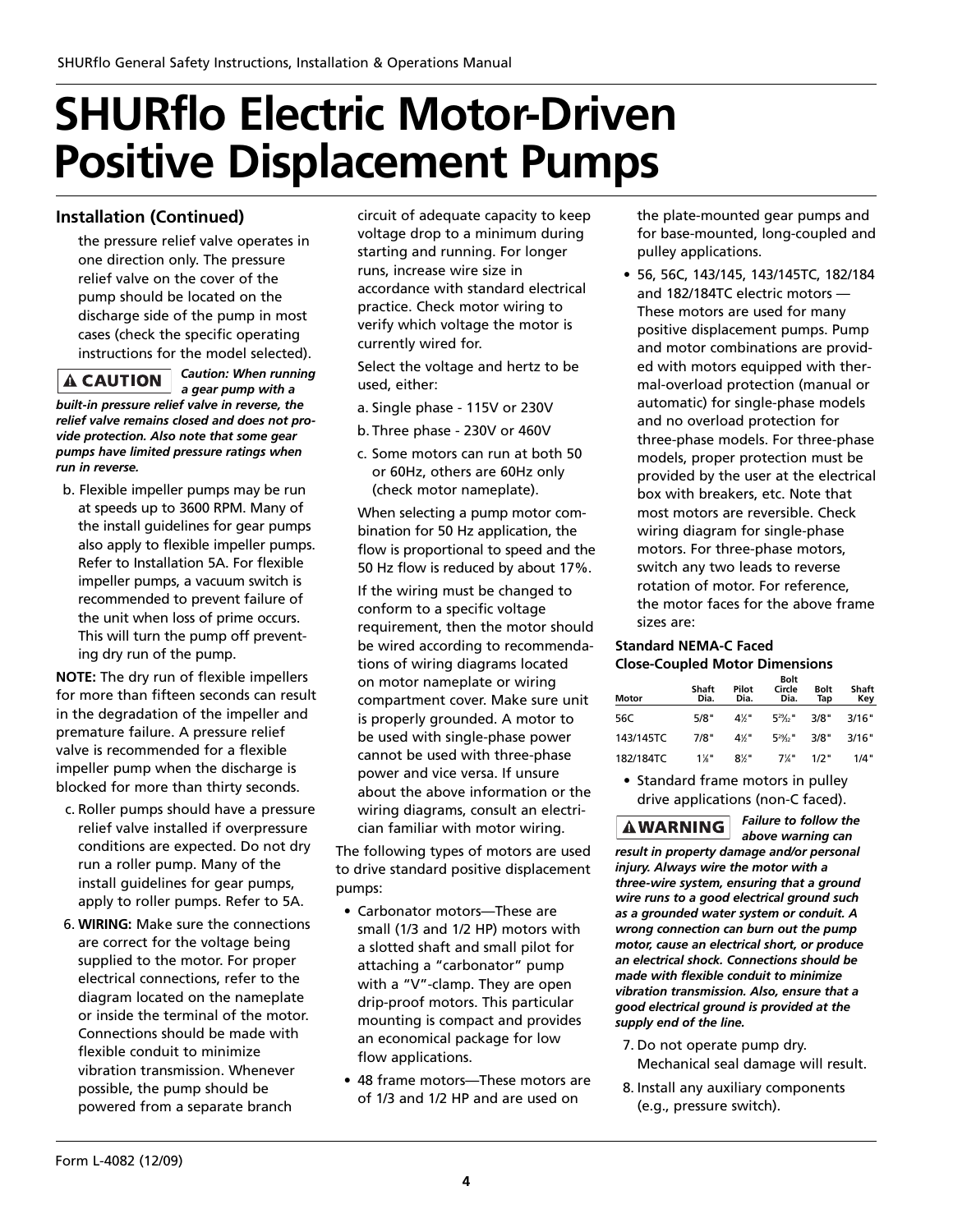### **Operation**

*Do not run pump*  **A CAUTION** *dry as permanent damage to seals, bearings, shafts and other components will quickly occur.*

### **NON-PRIMING PUMPS**

- 1. The suction piping and casing must be filled with fluid before the unit can begin pumping. In order to completely fill casing with fluid, entrapped air in casing must be vented. This is accomplished by momentarily loosening or removing the top drain plug located on the casing.
- 2. Start the unit.

**IMPORTANT: Proper Rotation -** Power supply should be applied momentarily to the pump at first and the direction of rotation checked.

Positive displacement pumps are usually horizontally ported. That is the flow of the inlet port is in line with the flow from the discharge port. Many pumps are reversible, but the direction of rotation determines the direction of flow. When viewing the pump end of a closecoupled pump/motor combination, the flow is from right to left for counterclockwise rotation (in most situations). It is opposite for reverse rotation. Flexible impeller pumps flow is from right to left for clockwise rotation as viewed from the pump end of the pump motor combination (in most situations).

Pump heads may be rotated on motor faces in ninety-degree increments. In the vertical position (suction port on the bottom), the pump becomes self draining and eliminates the need for a pipe elbow. When handling high viscosity fluids, the suction port should be facing up and the pump directly under the source. This will reduce the possibility of cavitation.

To change rotation on three-phase models, interchange any two incoming line (power) leads. A switch may also be installed to allow the reversing of the unit. For other models, consult driver information that came with the driver.

**NOTE**: Never shut off discharge or restrict suction flow while the pump is operating.

If the pump system can experience momentary periods of overpressure, a relief valve should be used (standard on some models). The pressure relief valve should be set with the pump in the system. Internal pressure relief valves on some pumps are only good for short periods of time (less than 30 seconds). For situations where partial or full relief is expected to occur for extended periods of time, the pressure relief valve should be externally ported back to tank or well downstream of the suction of the pump. Externally-ported pressure relief valves are standard on some models or an optional external pressure relief valve may be used.

3. On initial start-up (after 15 minutes running time), check power consumption to be sure motor is not overloaded.

### **Maintenance**

*Make certain that the*  **AWARNING** *unit is disconnected from the power source before attempting to service or remove any components!*

**NOTE:** If unit is not going to be used for any prolonged length of time, always flush pump thoroughly after use to prevent crystallization and/or damage to seal and pump. If the pump is to be stored, place a small quantity of light oil or some other storage preservative compatible with your application in the pump and rotate the shaft very slowly to work the oil throughout the seal, gears, rotor or impeller and the body.

### **ROUTINE**

- 1. Clean the suction line strainer at regular intervals.
- 2. Properly selected and installed electric motors are capable of operating for years with minimal maintenance. Periodically clean dirt accumulations from open-type motors, especially in and around vent openings, preferably by vacuuming (avoids imbedding dirt in windings).
- 3. Pump should be drained when subjected to freezing temperatures.
- 4. Pump should be checked daily, weekly, monthly, etc. for proper operation. If anything has changed since unit was new, unit should be removed and repaired or replaced. Only qualified electricians or service personnel should attempt to repair this unit. Improper repair and/or assembly can cause an electrical shock hazard.
- 5. Periodically check to see if electrical connections are tight.
- 6. Carbonator and 48 frame motors will often come with sleeve bearings. Periodically oil the bearings with the motor manufacturer's recommended oil.

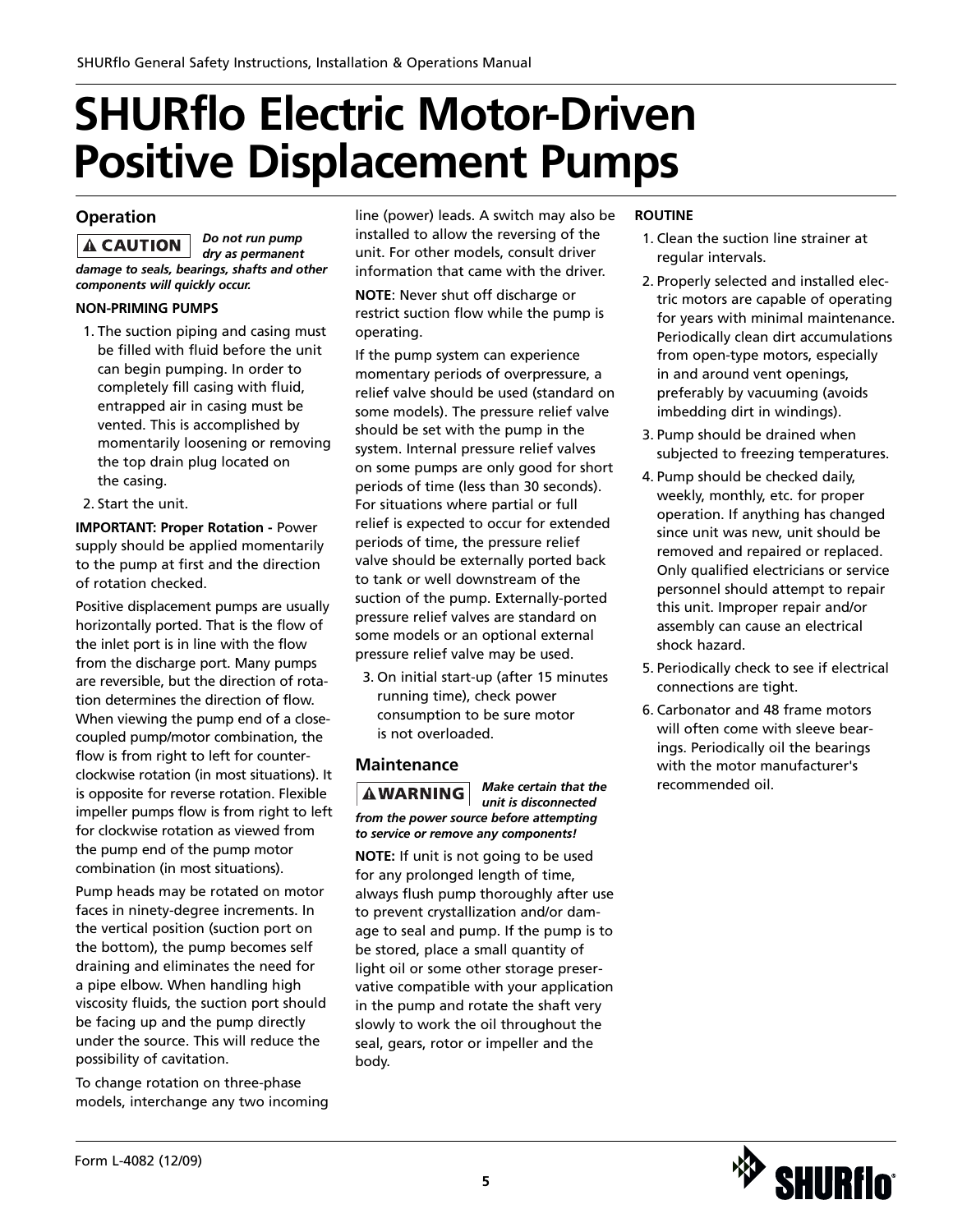### **How to Select Rotary Gear Pumps**

(**NOTE:** Can be used as a guide for flexible impeller roller pumps.)

### **STEP 1**

Determine total pump discharge pressure required. Add suction lift (in feet) to the discharge elevation (in feet); divide total by 2.31. To this figure, add the discharge pressure required, in psi. This sum is the total pump pressure needed.

### **STEP 2**

Select pump and motor HP combination that delivers the flow (in GPM) required at, or above, the total pump pressure calculated in step 1.

### **STEP 3**

Consider fluid viscosity. The viscosity/ temperature of the liquid pumped will affect the pump speed (RPM). Where the viscosity/temperature SSU (Saybolt Seconds Universal) is greater than 500 SSU:

A) Pump speed (RPM) must be reduced to prevent cavitation. Use Table No. 1 as a guide.

- B) Suction/discharge lines must be increased by at least 1 (or better 2) pipe size over the size of the pump ports.
- C) The motor's horsepower must be increased over the power required to pump water under the same pressure and flow. Use Table No. 2 to find the percentage increase in horsepower required for various pressures and viscosities.

Note: An oil viscosity vs. temperature chart is included for reference (See Figure 4).

### **STEP 4**

Consider the specific gravity of the fluid to be pumped and how it will affect horsepower requirements. If the specific gravity of the fluid is below 1.0 (specific gravity of water), consult the pump's performance table for recommended motor horsepower. If the specific gravity of the fluid is greater than 1.0, multiply the recommended horsepower in the pump's performance table by this figure. The result is the required motor horsepower.

### **STEP 5**

Consider liquid compatibility with pump material. Liquids being pumped must be compatible with pump construction. See individual listings of pumps for specific materials used in the wet-end construction of the pump and refer to appropriate Chemical Compatibility Charts. The number one failure of pumps is misapplications, which includes chemical compatibility. The lack of testing for chemical compatibility is not covered under warranty.

### **PUMP ACCESSORIES**

The line of positive displacement pumps may be used with many accessories to protect, maintain and control speed (flow). These include vacuum switches, strainers, adjustable pressure relief valves, gauges, gear reducers, adjustable frequency drives for electric motors, high viscosity gear kits, pulleys, motor couplers, drive motors, and replacement seals.

### **Table 1 - Speed vs. Viscosity Table 2 - HP vs. Viscosity**

| <b>Viscosity SSU</b> | Speed (RPM) |
|----------------------|-------------|
| 50 to 500            | 1,725       |
| 1,200                | 1,500       |
| 2,000                | 1,300       |
| 7,000                | 1,000       |
| 20,000               | 600         |
| 50,000               | 400         |
| 100,000              | 200         |
|                      |             |

| %INCREASE IN HORSEPOWER |    |                         |      |      |        |        |         |
|-------------------------|----|-------------------------|------|------|--------|--------|---------|
| <b>Pressure</b>         |    | <b>Viscosity in SSU</b> |      |      |        |        |         |
| <b>P.S.I.</b>           | 30 | 500                     | 1000 | 5000 | 10,000 | 50,000 | 100,000 |
| 2                       |    | 10                      | 20   | 40   | 80     | 120    | 150     |
| 20                      |    | 12                      | 25   | 50   | 90     | 150    | 200     |
| 40                      |    | 15                      | 30   | 60   | 105    | 180    | 250     |
| 60                      |    | 20                      | 40   | 80   | 120    | 220    | 300     |
| 80                      |    | 25                      | 50   | 100  | 160    | 260    | 350     |
| 100                     |    | 30                      | 60   | 120  | 200    | 300    | 400     |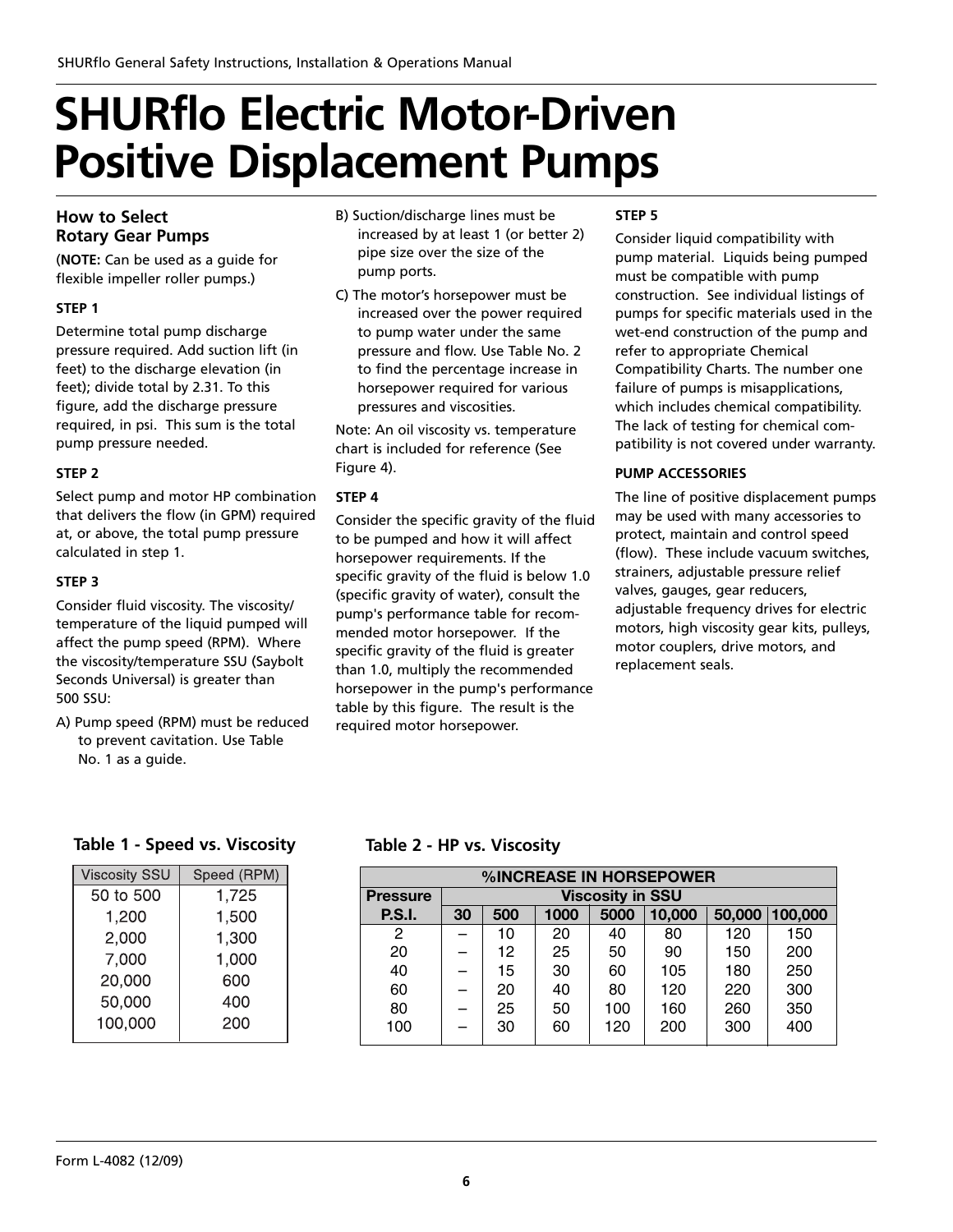



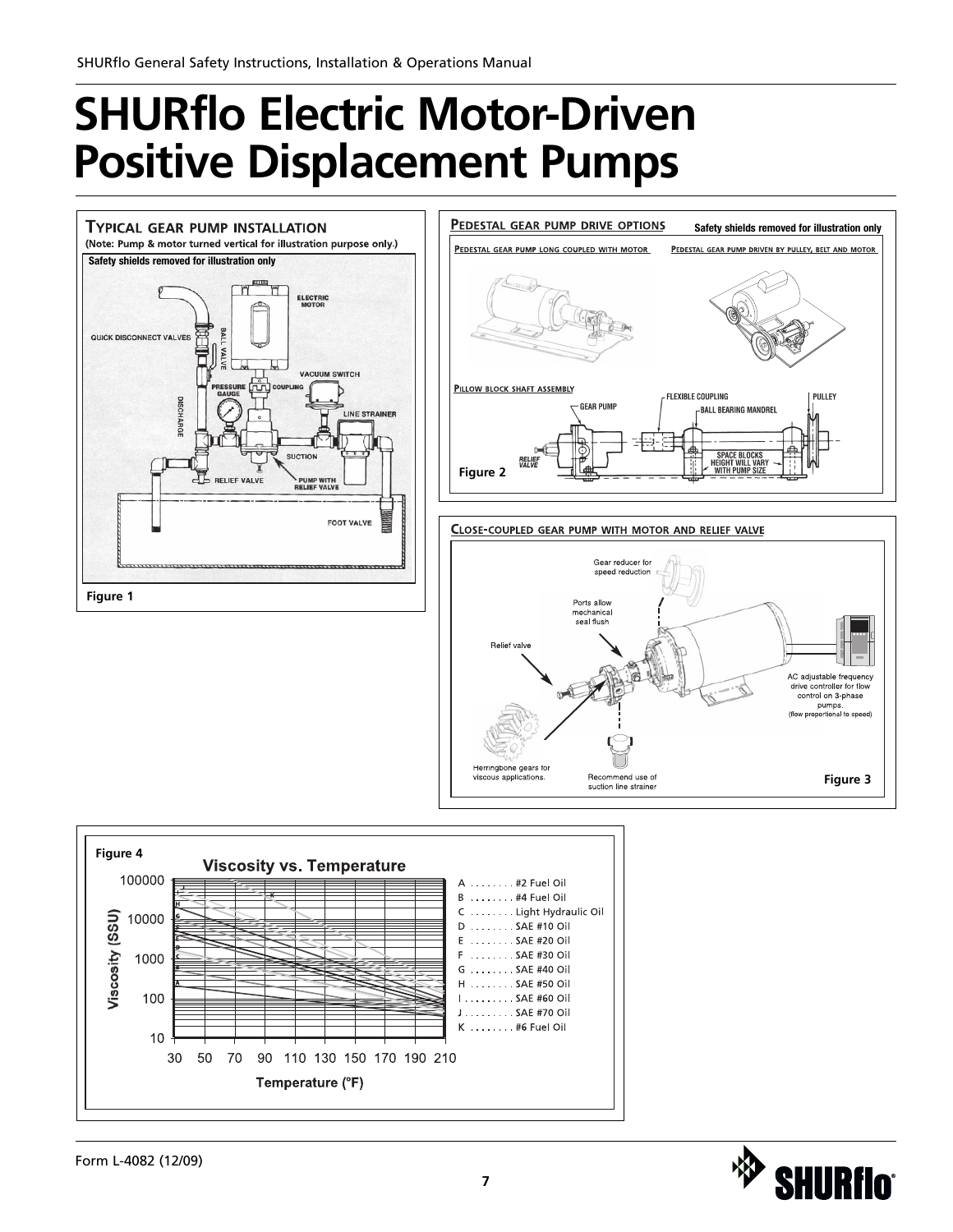### **Troubleshooting Chart**

| <b>Symptom</b>                                       | <b>Possible Cause(s)</b>                                  | <b>Corrective Action</b>                                                                                                               |  |  |
|------------------------------------------------------|-----------------------------------------------------------|----------------------------------------------------------------------------------------------------------------------------------------|--|--|
| Motor will not start or run                          | 1. Improperly wired                                       | 1. Check wiring diagram on motor.                                                                                                      |  |  |
|                                                      | 2. Blown fuse or open circuit breaker                     | 2. Replace fuse or close circuit breaker<br>after reason for overload has been<br>determined and corrected.                            |  |  |
|                                                      | 3. Loose or broken wiring                                 | 3. Tighten connections, replace<br>broken wiring.                                                                                      |  |  |
|                                                      | 4. Stone or foreign object lodged<br>internally           | 4. Disassemble pump and remove<br>foreign object.                                                                                      |  |  |
|                                                      | 5. Motor shorted out                                      | 5. Replace                                                                                                                             |  |  |
|                                                      | 6. Thermal overload has opened circuit                    | 6. Allow the unit to cool. Restart after reason<br>for overload has been determined.                                                   |  |  |
|                                                      | 7. Voltage too low at motor<br>terminals due to line drop | 7. Consult local power company.<br>Increase wire size. Check for poor<br>connections.                                                  |  |  |
| Motor runs slowly;<br>motor will not get up to speed | 1. Motor wired improperly                                 | 1. Check and recheck wiring diagram on<br>motor as noted per wiring diagram.<br>Make internal wiring changes in wiring<br>compartment. |  |  |
|                                                      | 2. Capacitor burned out<br>(Single-phase units only)      | 2. Replace capacitor                                                                                                                   |  |  |
|                                                      | 3. Voltage too low at motor terminals                     | 3. Increase wire size. Check for poor<br>connections. Check for voltage<br>unbalance (3-phase).                                        |  |  |
| Motor overheats while                                | 1. Dirt blocking ventilation openings                     | 1. Clean motor.                                                                                                                        |  |  |
| running under load                                   | 2. Unbalanced supply voltage on<br>3-phase motors         | 2. Check for faulty connections.<br>Voltage on all three lines should be<br>balanced within 1% of each other when<br>under load.       |  |  |
|                                                      | 3. Faulty connection                                      | 3. Clean, tighten, or replace                                                                                                          |  |  |
|                                                      | 4. High or low voltage                                    | 4. Check voltage at motor, should not be<br>more than 10% above or below rated.                                                        |  |  |
|                                                      | 5. High viscosity or specific gravity                     | 5. Check horsepower adder for viscosity and<br>specific gravity; correct if necessary.                                                 |  |  |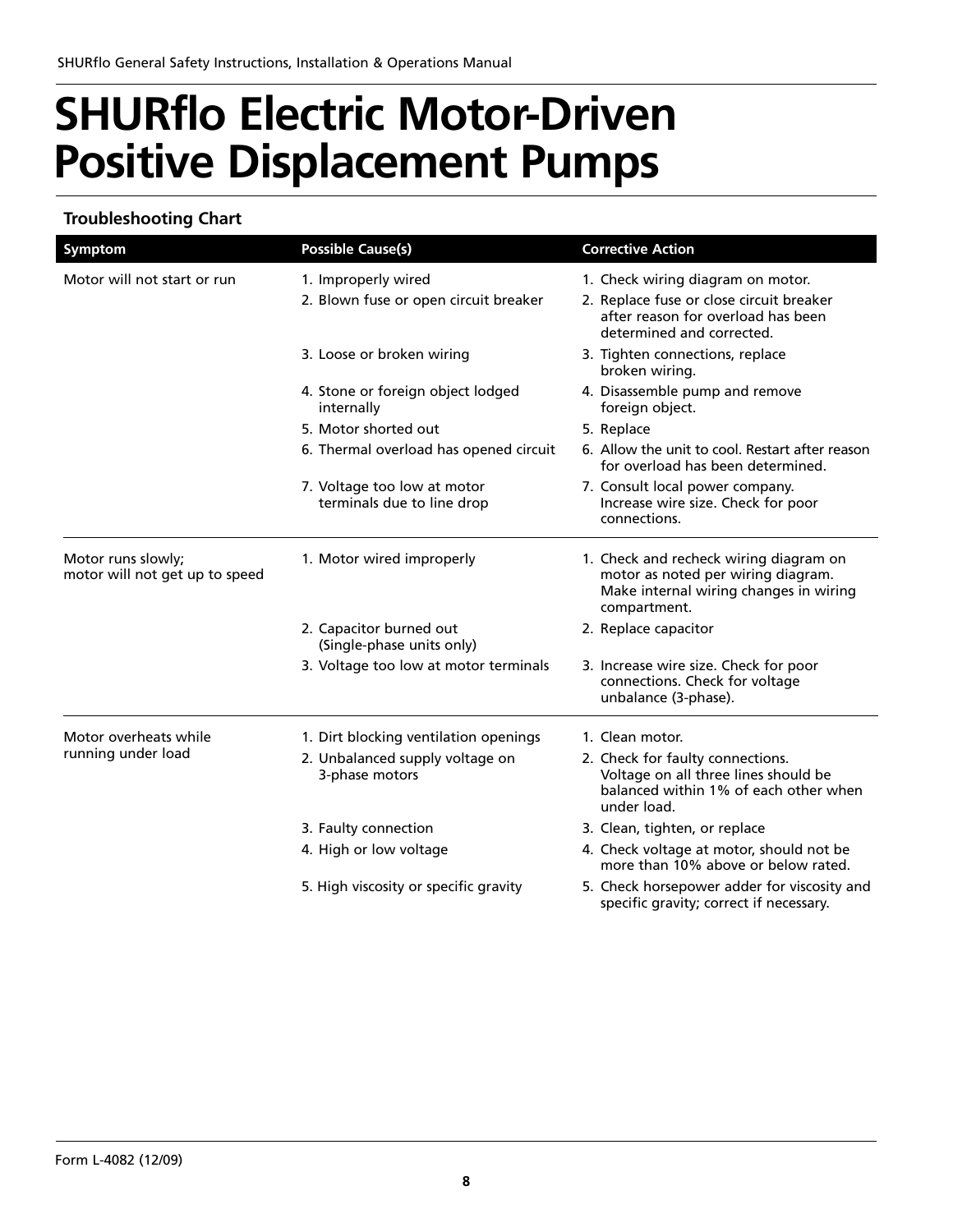### **Troubleshooting Chart (Continued)**

| Symptom                       | <b>Possible Cause(s)</b>                                       | <b>Corrective Action</b>                                                   |  |  |
|-------------------------------|----------------------------------------------------------------|----------------------------------------------------------------------------|--|--|
| Pump will not prime           | 1. Mechanical seal is leaking                                  | 1. Replace (See Maintenance)                                               |  |  |
| or retain prime               | 2. Leak in suction line                                        | 2. Use thread sealant on piping, tighten,<br>repair or replace.            |  |  |
|                               | 3. Discharge line is closed and priming                        | 3. Open                                                                    |  |  |
|                               | 4. Suction line (or valve) is closed                           | 4. Open                                                                    |  |  |
|                               | 5. Pipe union was used on suction side<br>instead of discharge | 5. Remove union from suction side.<br>Replace with single section of pipe. |  |  |
|                               | 6. Pump is worn                                                | 6. Replace worn parts                                                      |  |  |
|                               | 7. Internal pump components are worn                           | 7. Replace                                                                 |  |  |
|                               | 8. Clogged foot valve, strainer or filter                      | 8. Clean or replace                                                        |  |  |
|                               | 9. Suction lift too far                                        | 9. Shorten lift and piping; install<br>check or foot valve and prime.      |  |  |
| Pump runs but no fluid        | 1. Pump not primed                                             | 1. Prime, see Installation & Operation                                     |  |  |
|                               | 2. Faulty suction piping                                       | 2. Replace                                                                 |  |  |
|                               | 3. Pump located too far from fluid source                      | 3. Relocate                                                                |  |  |
|                               | 4. Gate valve closed                                           | 4. Open                                                                    |  |  |
|                               | 5. Clogged strainer                                            | 5. Clean or replace                                                        |  |  |
|                               | 6. Fouled foot valve                                           | 6. Clean or replace                                                        |  |  |
|                               | 7. Suction height too great, or long<br>piping                 | 7. Lower the height, shorten suction                                       |  |  |
|                               | 8. Gear, rotor or impeller loose on shaft                      | 8. Replace gear and shaft                                                  |  |  |
| Pump starts and stops pumping | 1. Fouled internal components                                  | 1. Replace                                                                 |  |  |
|                               | 2. Leak in suction line                                        | 2. Repair                                                                  |  |  |
|                               | 3. Leak in foot valve                                          | 3. Repair or replace                                                       |  |  |
| Pressure is low               | 1. Incorrect motor size and speed                              | 1. Replace                                                                 |  |  |
|                               | 2. Line restrictions                                           | 2. Clean or replace                                                        |  |  |
|                               | 3. Internal pump components are worn                           | 3. Replace                                                                 |  |  |
|                               | 4. Incorrect nozzle, no nozzle                                 | 4. Resize                                                                  |  |  |
|                               | 5. Improperly adjusted pressure<br>relief valve                | 5. Adjust to correct relief valve pressure                                 |  |  |
| Flow rate is low              | 1. Incorrect speed                                             | 1. Check drive                                                             |  |  |
|                               | 2. Piping is fouled or damaged                                 | 2. Clean or replace                                                        |  |  |
|                               | 3. Internal pump components are worn                           | 3. Replace                                                                 |  |  |
|                               | 4. Discharge line restricted or undersized                     | 4. Flush out piping or replace                                             |  |  |

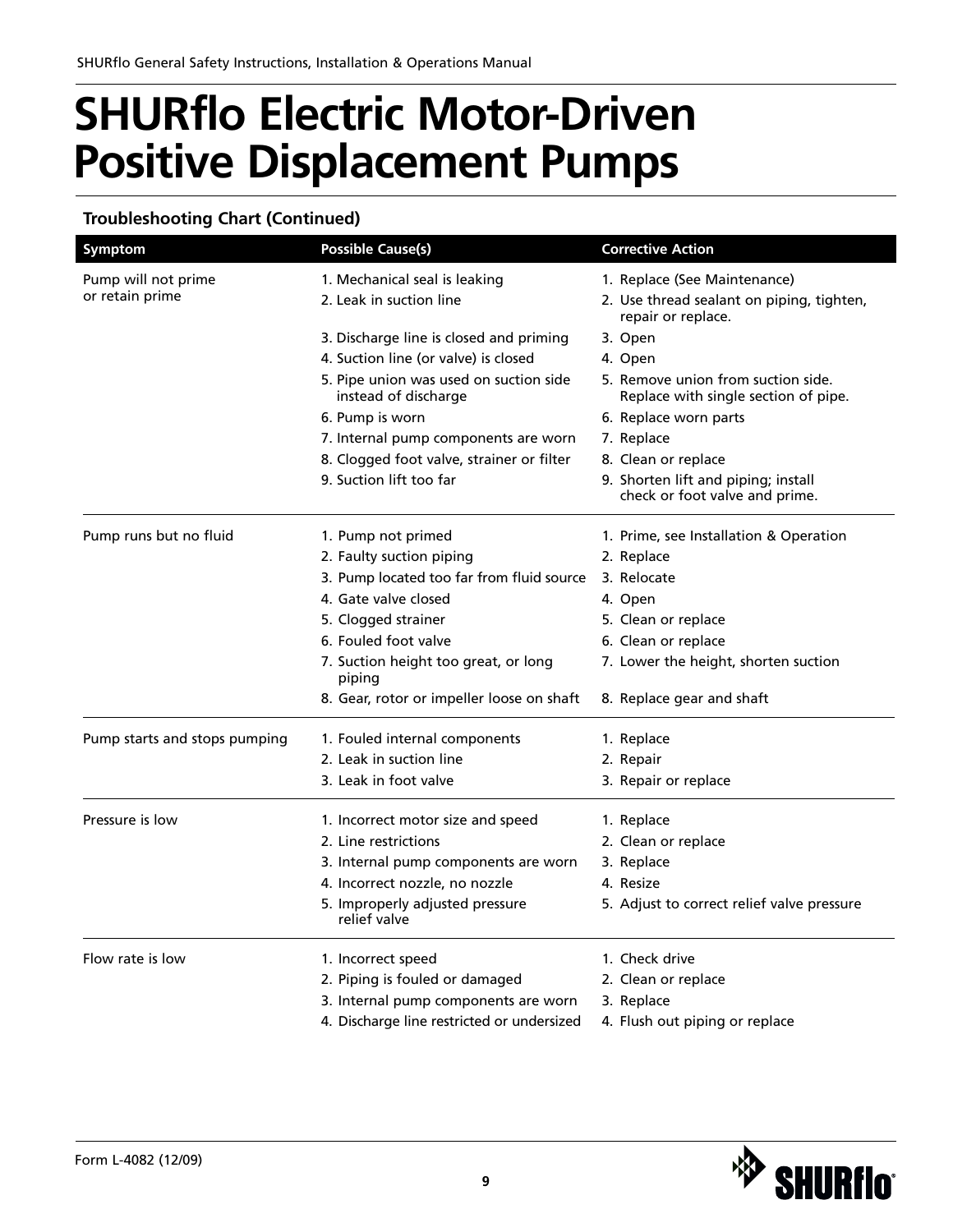### **Troubleshooting Chart (Continued)**

| <b>Symptom</b>                                         |  | <b>Possible Cause(s)</b>                                                                                                             | <b>Corrective Action</b>                                                                                                                                |
|--------------------------------------------------------|--|--------------------------------------------------------------------------------------------------------------------------------------|---------------------------------------------------------------------------------------------------------------------------------------------------------|
| Excessive noise while pump                             |  | 1. Improper installation                                                                                                             | 1. Place rubber pad under pump base                                                                                                                     |
| in operation                                           |  | 2. Worn gears, impeller or rotor                                                                                                     | 2. Replace                                                                                                                                              |
|                                                        |  | 3. Pump not secured to firm foundation                                                                                               | 3. Secure properly                                                                                                                                      |
|                                                        |  | 4. Piping not supported to relieve any<br>strain                                                                                     | 4. Make necessary adjustments<br>on pump assembly                                                                                                       |
|                                                        |  | 5. Restricted suction line                                                                                                           | 5. Clean or correct                                                                                                                                     |
|                                                        |  | 6. Excessive length of suction line<br>and/or excessive elbows and bends<br>in suction line will cause restriction<br>and cavitation | 6. Reduce pipe length, remove turns<br>and elbows. If elbows are necessary,<br>use large radius elbow. If necessary,<br>relocate pump closer to source. |
|                                                        |  | 7. Pump speed too high for viscosity of<br>fluid being pumped, causing cavitation                                                    | 7. Slow pump to speed appropriate with<br>viscosity. Use high viscosity gear set.                                                                       |
|                                                        |  | 8. No discharge pressure                                                                                                             | 8. Increase discharge pressure                                                                                                                          |
|                                                        |  | 9. Excessive discharge pressure                                                                                                      | 9. Decrease discharge pressure                                                                                                                          |
|                                                        |  | 10. Worn or broken internal components 10. Repair or replace                                                                         |                                                                                                                                                         |
|                                                        |  | 11. High viscosity fluid                                                                                                             | 11. Slow pump speed                                                                                                                                     |
|                                                        |  | 12. High vapor pressure in fluid                                                                                                     | 12. Lower fluid temperature                                                                                                                             |
|                                                        |  | 13. Abrasives or particulates in fluid                                                                                               | 13. Use strainer on suction                                                                                                                             |
| Mechanical seal leaks on new<br>pump and/or mechanical |  | 1. Pump was started without prefilling<br>pump with fluid being pumped                                                               | 1. Replace seal and prefill seal cavity<br>before new start-up.                                                                                         |
| seal runs hot                                          |  | 2. Fluid being pumped is too viscous                                                                                                 | 2. Apply flush system appropriate for<br>problem. Consult manual or<br>mechanical seal specialist.                                                      |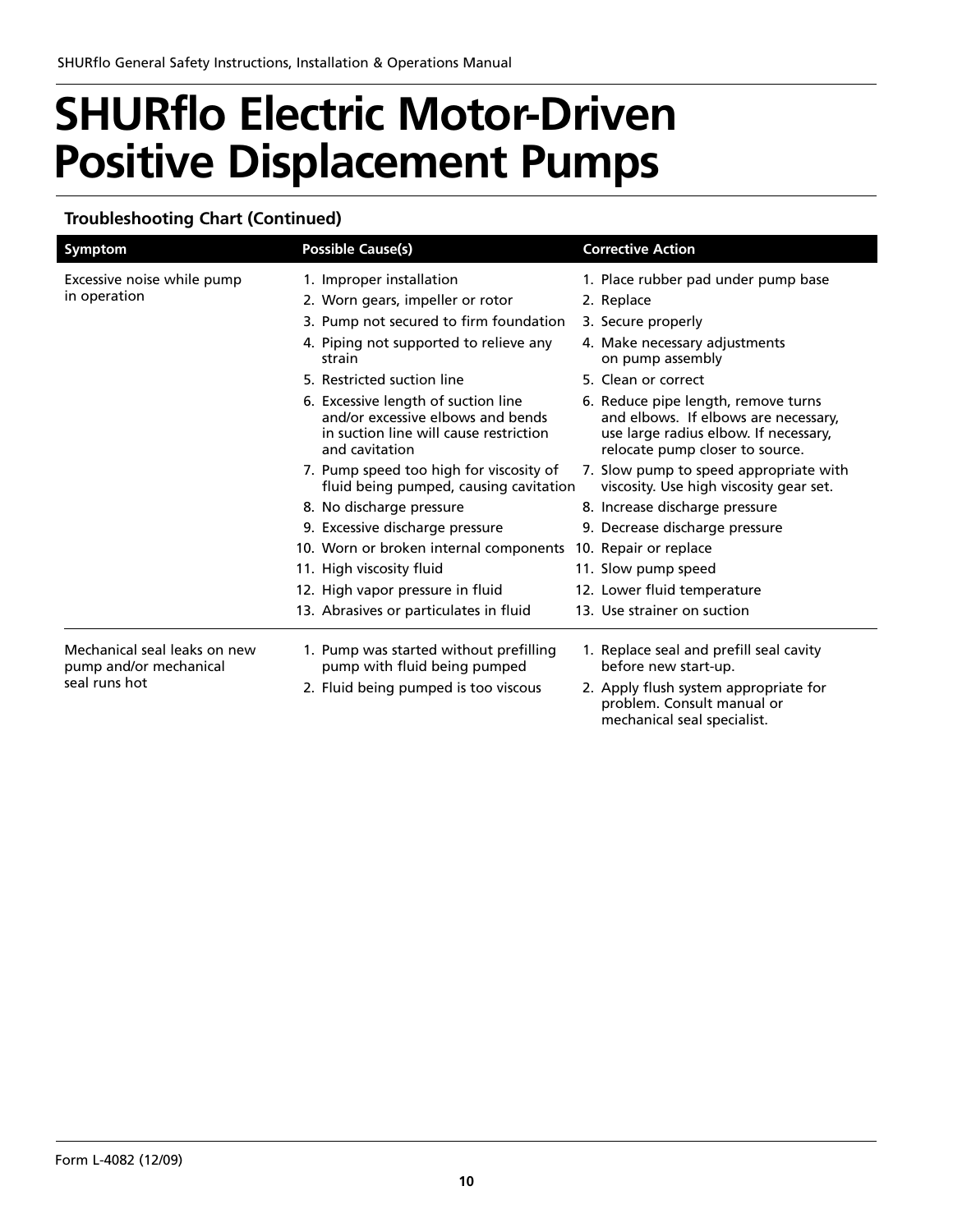### **Notes**